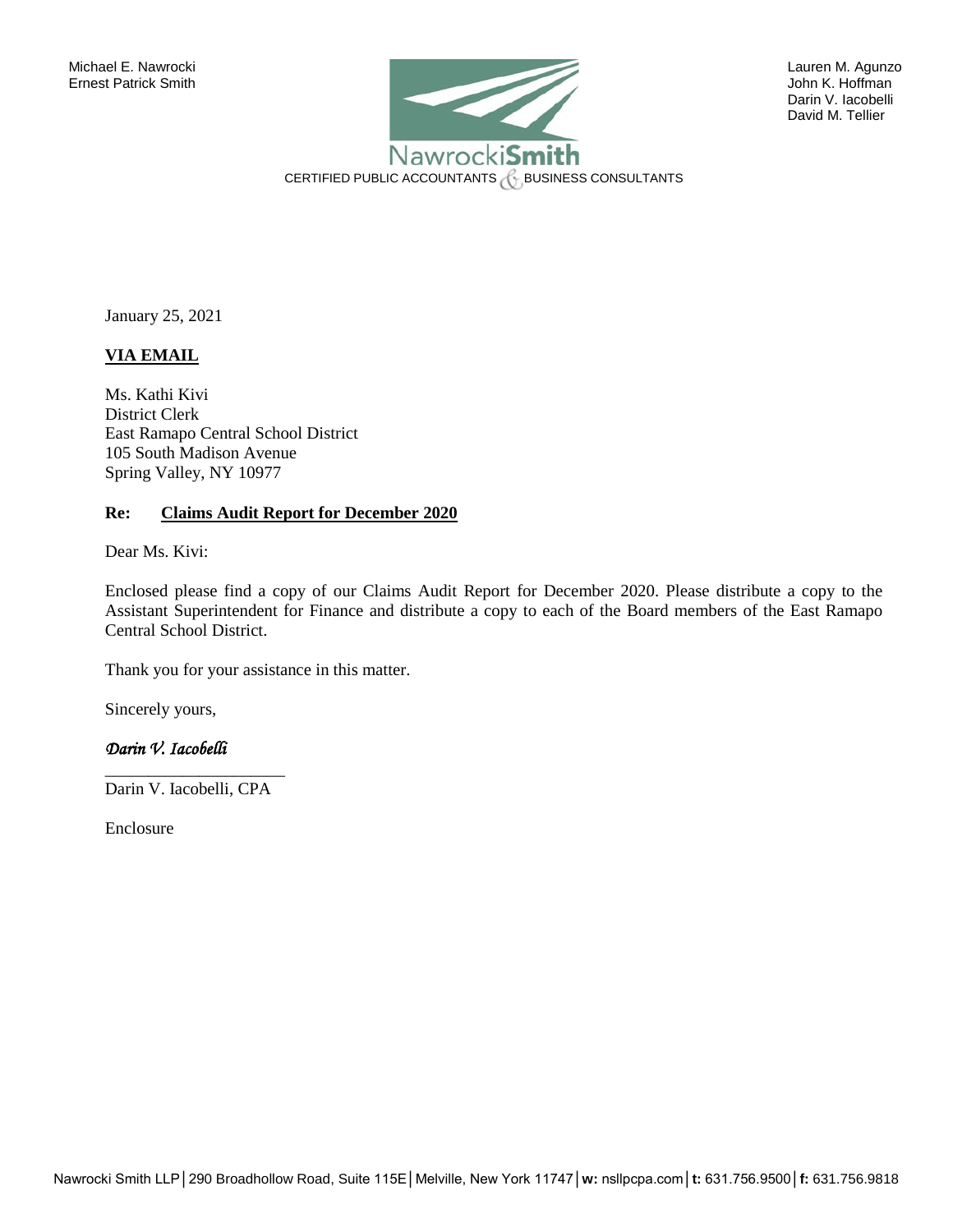

 Darin V. Iacobelli David M. Tellier

January 25, 2021

## **VIA EMAIL**

Board of Education East Ramapo Central School District 105 South Madison Avenue Spring Valley, NY 10977

### *Re: Claims Audit Report for the Month of December 1, 2020 through December 31, 2020*

Board of Education:

We have completed our claims auditing services to the East Ramapo Central School District covering the time period of December 1, 2020 through December 31, 2020. The services we performed, as outlined within our proposal, include reviewing all claims against the District. The purpose of this report is to update the Board of Education on work performed to date, our findings, and recommendations.

For ease of reference we have categorized the remainder of this report as follow:

## **Claims Audit Services**

### **Exhibits**

#### **CLAIMS AUDIT SERVICES**

The claims audit services performed on each claim against the District consisted of:

- 1. Verification of the accuracy of invoices and claim forms.
- 2. Ensuring proper approval of all purchases; checking that purchases constitute legal expenses of the school district.
- 3. Determining that purchase orders have been issued in accordance with Board of Education policy, and applicable state law.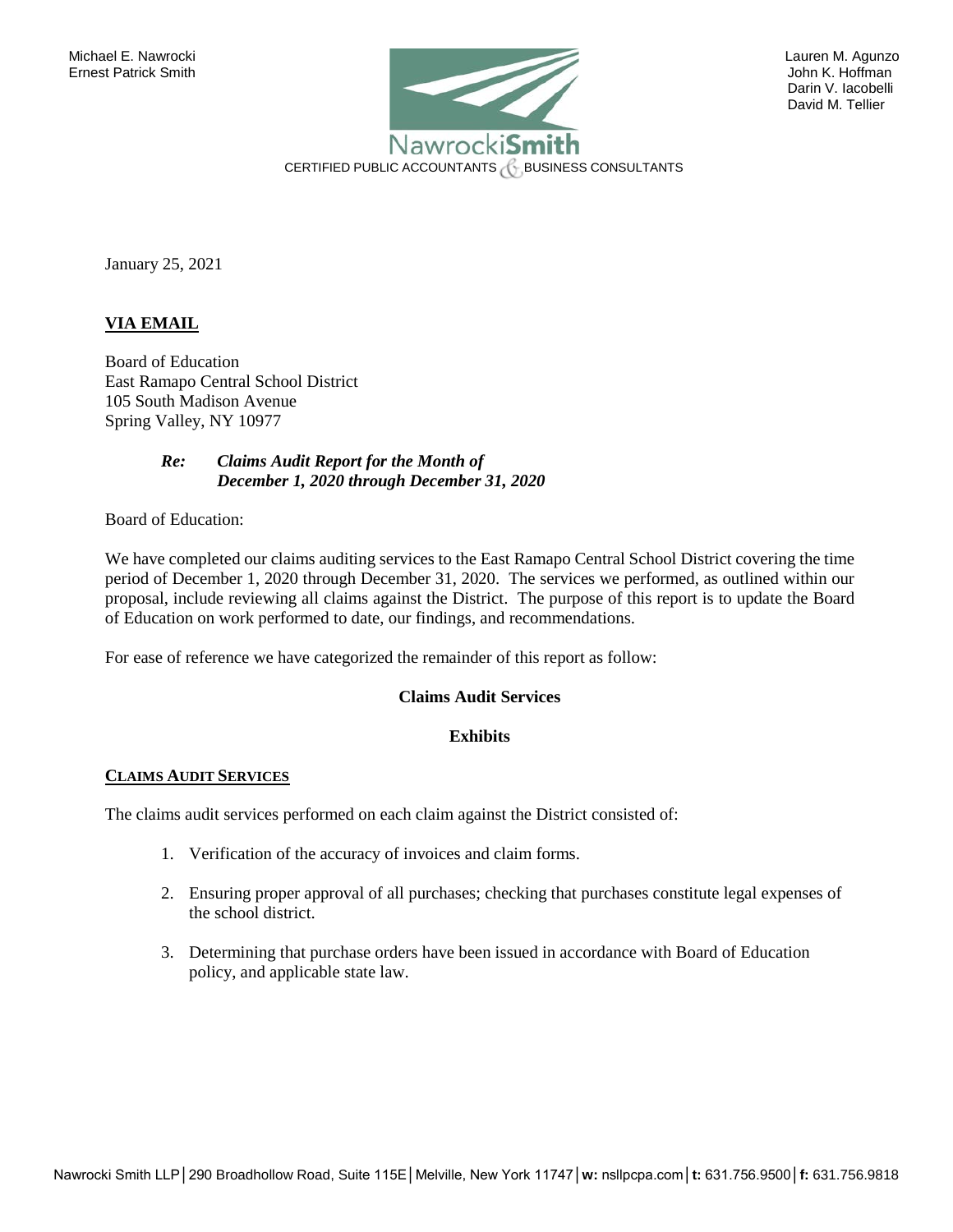# Nawrocki**Smith**

*Board of Education East Ramapo Central School District January 25, 2021 Page 2*

## *Re: Claims Audit Report for the Month of December 1, 2020 through December 31, 2020*

- 4. Comparison of invoices or claims with previously approved contracts.
- 5. Reviewing price extensions, claiming of applicable discounts, inclusion of shipping and freight charges.
- 6. Approving all charges that are presented for payment which are supported with documentary evidence indicating compliance with all pertinent laws, policies and regulations.

Over the time period of December 1, 2020 through December 31, 2020 we have audited **1,453** claims against the District in the amount of **\$17,795,288.66** (See attached Exhibit I). We made inquiries and/or observations into **39** claims in the amount of **\$2,297,624.49**. It should be noted that currently, there are no outstanding inquiries in regard to the audit of claims made against the District for the period of July 1, 2020 through December 31, 2020. We have summarized the inquiries and/or observations as well as the resolutions within Exhibit II.

Please note that for comparative purposes, we have attached Exhibit II – "Summary of Inquiries/Resolutions" for each of the prior months, if applicable.

We trust that the foregoing comments are clear. If you have any questions or you would like to discuss this matter further, please contact me at 631-756-9500.

Very truly yours,

*Nawrocki Smith LLP*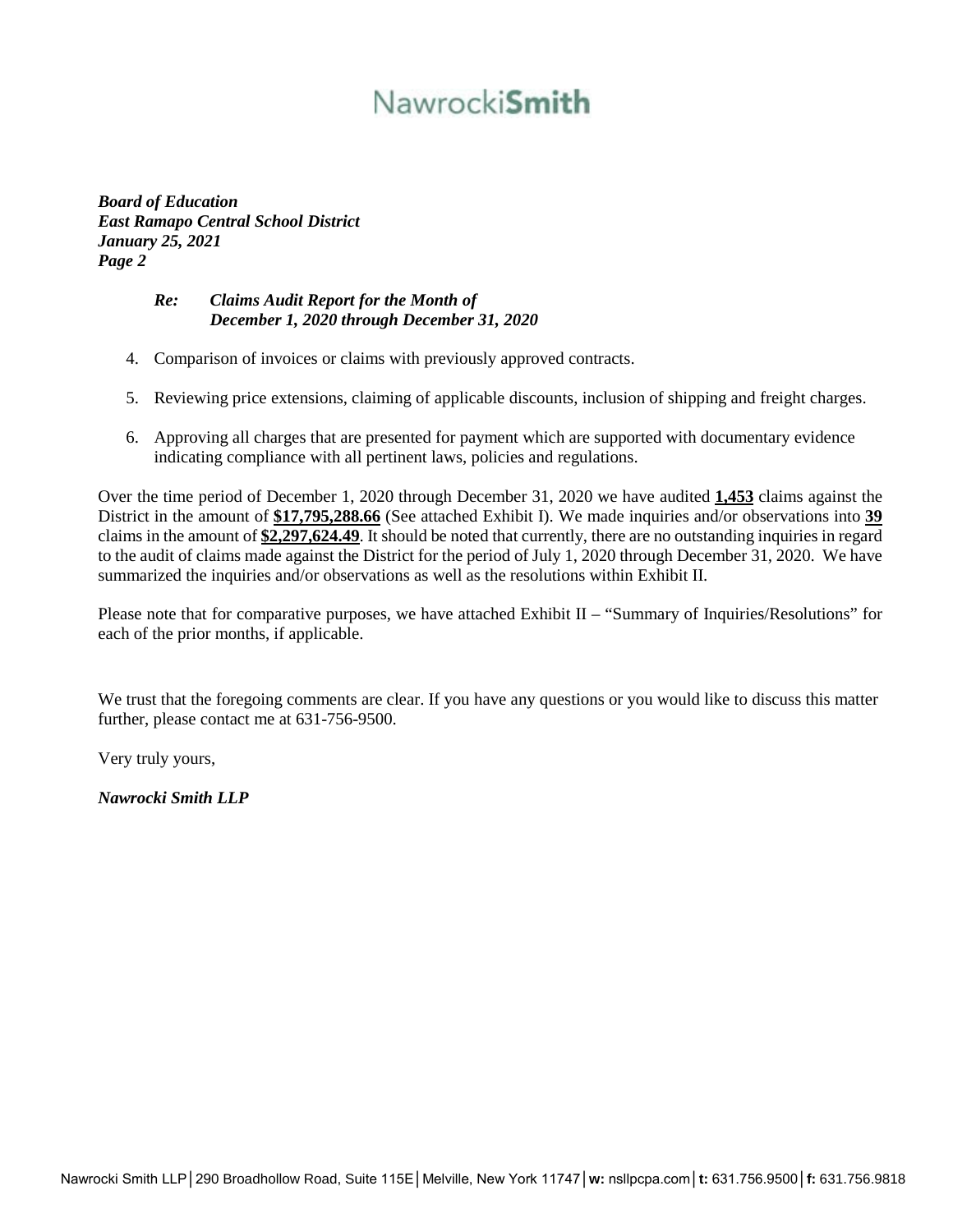| Legend:         |                                        |
|-----------------|----------------------------------------|
| A - General     | H - Capital                            |
|                 | $C$ - School Lunch TA - Trust & Agency |
| F - Special Aid | CM - Scholarship                       |

| <b>Check Date</b> | <b>Audit Date</b> | Warrant # | <b>Fund</b> | # of          | \$ Value of Checks # of Inquiries |                 | \$ Value of      | # of Resolved            | # of Outstanding | <b>Check Sequence</b> |
|-------------------|-------------------|-----------|-------------|---------------|-----------------------------------|-----------------|------------------|--------------------------|------------------|-----------------------|
|                   |                   |           |             | <b>Checks</b> |                                   |                 | <b>Inquiries</b> | <b>Inquiries</b>         | <b>Inquiries</b> |                       |
| 12/03/20          | 12/02/20          | 82        |             | 95            | 3.484.329.11                      |                 | 133,989.11       |                          |                  | 414105-414199         |
| 12/03/20          | 12/02/20          | 83        |             |               | 776,689.60                        |                 | 534,332.83       |                          | $\sim$           | 414200-414203         |
| 12/03/20          | 12/02/20          | 84        |             |               | 3.925.00                          |                 |                  | $\overline{\phantom{a}}$ | -                | 16451                 |
| 12/03/20          | 12/02/20          | 85        |             |               | 1.158.192.44                      |                 | 54.031.44        |                          | -                | 53803-53835           |
| 12/03/20          | 12/02/20          | 81        |             |               | 13.701.96                         |                 |                  |                          |                  | 398-399               |
| <b>TOTAL</b>      |                   |           |             | 135           | 5.436.838.11                      | 10 <sup>5</sup> | 722,353,38       | 10                       |                  |                       |

| <b>Check Date</b> | <b>Audit Date</b> | Warrant # | <b>Fund</b> | # of          | \$ Value of Checks # of Inquiries |    | \$ Value of              | # of Resolved            | # of Outstanding         | <b>Check Sequence</b> |
|-------------------|-------------------|-----------|-------------|---------------|-----------------------------------|----|--------------------------|--------------------------|--------------------------|-----------------------|
|                   |                   |           |             | <b>Checks</b> |                                   |    | <b>Inquiries</b>         | <b>Inquiries</b>         | <b>Inquiries</b>         |                       |
| 12/16/20          | 12/21/20          | 86        |             |               | 33,000.00                         |    | -                        | $\overline{\phantom{a}}$ | $\overline{\phantom{a}}$ | 414204                |
| 12/21/20          | 12/21/20          | 92        | A           | 21            | 1.913.774.60                      | 16 | 1.524.086.44             | 16                       |                          | 414206-414226         |
| 12/21/20          | 12/21/20          | 94        | А           | 120           | 7.670.165.57                      |    | 12.541.38                |                          |                          | 414205: 414227-414345 |
| 12/21/20          | 12/21/20          | 95        |             | 1103          | 631,567.30                        |    |                          |                          |                          | 414346-415448         |
| 12/21/20          | 12/21/20          | 88        |             |               | 165.38                            |    | $\overline{\phantom{a}}$ | $\overline{\phantom{a}}$ | $\overline{\phantom{a}}$ | 16452: Wire           |
| 12/21/20          | 12/21/20          | 93        | Е           | 64            | 1.980.817.41                      | 6  | 14.725.12                | 6                        |                          | 53836-53899           |
| 12/21/20          | 12/21/20          | 91        | H           |               | 25,048.17                         |    | 23.418.17                |                          | $\overline{\phantom{a}}$ | 400-402               |
| 12/21/20          | 12/21/20          | 89        | <b>TA</b>   |               | 53,215.32                         |    |                          | $\overline{\phantom{a}}$ | $\overline{\phantom{a}}$ | 37301-37302           |
| 12/21/20          | 12/21/20          | 90        | <b>CM</b>   |               | 500.00                            |    | 500.00                   |                          |                          | 2642                  |
|                   | <b>TOTAL</b>      |           |             | 1317          | 12.308.253.75                     | 29 | 1,575,271.11             | 29                       |                          |                       |

| <b>Check Date</b> | <b>Audit Date</b> | Warrant # | <b>Fund</b> | # of<br><b>Checks</b> | Value of Checks # of Inquiries | \$ Value of<br>Inquiries | # of Resolved<br><b>Inquiries</b> | # of Outstanding<br><b>Inquiries</b> | <b>Check Sequence</b> |
|-------------------|-------------------|-----------|-------------|-----------------------|--------------------------------|--------------------------|-----------------------------------|--------------------------------------|-----------------------|
| 12/30/20          | 12/30/20          | $\Omega$  |             |                       | 50.196.80                      |                          |                                   |                                      | 415449                |
| <b>TOTAL</b>      |                   |           |             |                       | 50,196.80                      |                          |                                   |                                      |                       |
|                   |                   |           |             |                       |                                |                          |                                   |                                      |                       |

**1453** \$ 17,795,288.66 39 \$ 2,297,624.49 39 **GRAND TOTAL**

**Claims Audit By Fund East Ramapo Central School District Exhibit I December 2020**

\*Payroll Warrants are included for informational purposes only and have not been reviewed.

| <b>Check Date</b> | <b>Pavroll Run</b> | <b>Warrant#</b> | <b>Tund</b> | # of          | <b>Value of Checks</b> | # of Inquiries | <i>Nalue of</i>  | # of Resolved    | # of Outstanding | <b>Check Sequence</b> |
|-------------------|--------------------|-----------------|-------------|---------------|------------------------|----------------|------------------|------------------|------------------|-----------------------|
|                   | <b>Date</b>        |                 |             | <b>Checks</b> |                        |                | <b>Inquiries</b> | <b>Inquiries</b> | Inquiries        |                       |
| 12/04/20          | 12/04/20           | 80              | TA          |               | 2.144.087.74           |                |                  |                  |                  | 37269-37284: Wires    |
| 2/18/20           | 12/18/20           | 87              | TA          |               | 2.113.989.98           |                |                  |                  |                  | 37285-37300: Wires    |
| 12/31/20          | 12/31/20           | 96              |             |               | 1.886.200.80           |                |                  |                  |                  | 37303-37318: Wires    |
|                   | <b>TOTAL</b>       |                 |             | 131           | 6.144.278.52           |                |                  |                  |                  |                       |